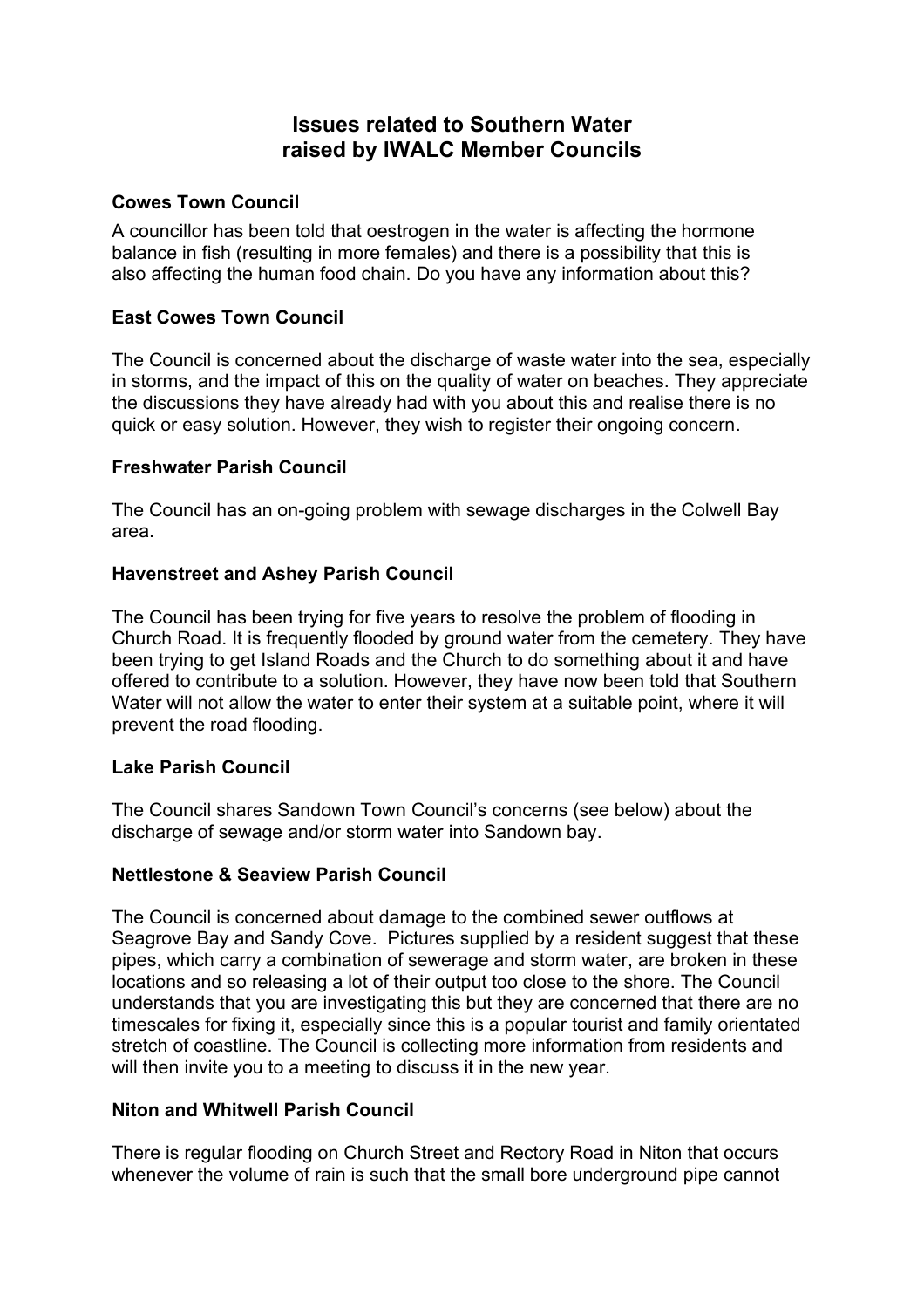cope. The particular drain is at the edge of the footpath and directly outside the affected properties, where a larger bore pipe meets an older but smaller bore, forcing the effluent up and out onto the footpath and into the adjacent garden and a tributary of the East River Yar. The Parish Council and residents have informed you on many occasions of raw sewage coming up from drains and onto footpaths during/after rainfall in this area. The last occasion was on 2 August 2021. They are concerned about the health implications, especially to school children using the footpath.

You have sent Dyna-Rod in on a number of times but this does not solve the problem. Members of the Council feel that the whole drainage system, installed before the enlargement of the school and preschool, the Puckwell Farm development and the Glen Estate, needs to be replaced.

At the request of the Parish Council, you met residents in mid-August. The sewage chamber was inspected and the problem was identified as surface water entering a part of the system restricted to foul water. You have agreed to locate the point of entry as soon as possible, but have advised this may take some time due to the complexity of the system.

# **Northwood Parish Council**

The Council has three problems in Pallance Road and Wyatts Lane, all of which are longstanding and causing major concern:

- 40 Pallance Road: The toilet backs up and sometimes floods onto his bathroom floor.
- 107 Wyatts lane: Sewage frequently escapes onto the road outside or near the property and residents complain about the smell of sewage at the same location on hot days.
- Scout Hut opposite 56 Wyatts Lane: In the last 18 months there have been several cases of flooding from manhole covers on the pavement outside the Scout hut into the grounds of numbers 58, 60 and 62 Wyatts Lane.

# **Rookley Parish Council**

There are repeated problems with smell and overflowing effluent where the sewer leaves Rookley on the way to Godshill, adjacent to Hunts Yard at Pagham, particularly in summer when the holiday park (now called The Lakes) is fully occupied. The Council have never had a full explanation as to the cause. Is it the inadequate capacity of the sewer, the capacity of intermediate pumping stations, or deliberate slowing down of the rate of flow to help manage the limited ability of the Sandown treatment works? They understand that, if it the last of these, it is a major issue which cannot be resolved overnight - but they would like an honest explanation of the cause.

The Council are also concerned about the new Captiva development at the Blackwater end of the village. They understand that the sewage from this development is expected to flow to the small treatment facility in Highwood lane but have yet to be assured that both the access pipework and the treatment facility itself are capable of dealing with that extra load.